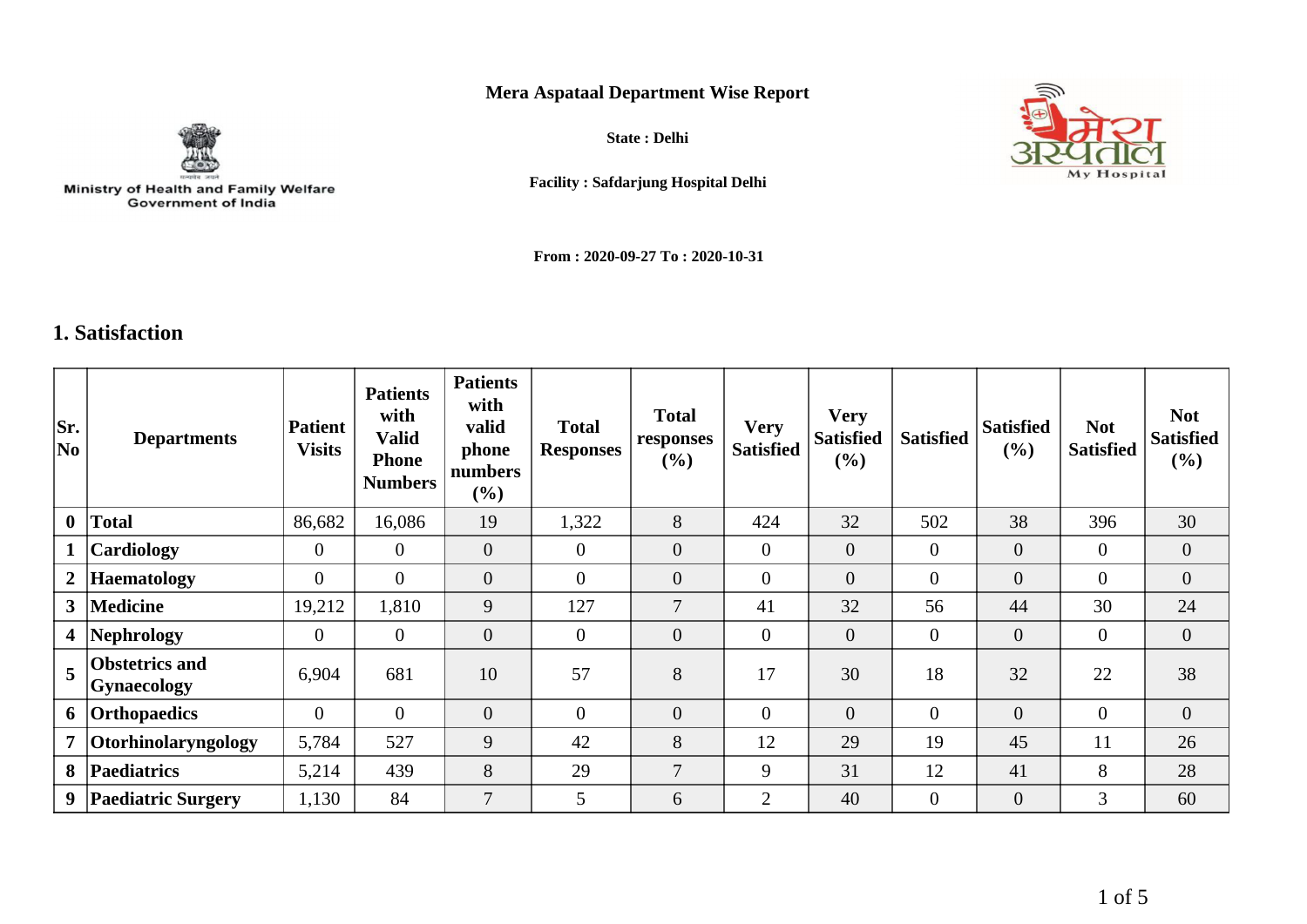| Sr.<br>No | <b>Departments</b>                                         | <b>Patient</b><br><b>Visits</b> | <b>Patients</b><br>with<br><b>Valid</b><br><b>Phone</b><br><b>Numbers</b> | <b>Patients</b><br>with<br>valid<br>phone<br>numbers<br>(%) | <b>Total</b><br><b>Responses</b> | <b>Total</b><br>responses<br>(%) | <b>Very</b><br><b>Satisfied</b> | <b>Very</b><br><b>Satisfied</b><br>(%) | <b>Satisfied</b> | <b>Satisfied</b><br>(%) | <b>Not</b><br><b>Satisfied</b> | <b>Not</b><br><b>Satisfied</b><br>(%) |
|-----------|------------------------------------------------------------|---------------------------------|---------------------------------------------------------------------------|-------------------------------------------------------------|----------------------------------|----------------------------------|---------------------------------|----------------------------------------|------------------|-------------------------|--------------------------------|---------------------------------------|
| 10        | <b>Physical Medicine &amp;</b><br>Rehabilitation           | 5,149                           | 341                                                                       | $\overline{7}$                                              | 25                               | $\tau$                           | $\overline{4}$                  | 16                                     | 14               | 56                      | $\overline{7}$                 | 28                                    |
|           | 11 Psychiatry                                              | 1,840                           | 1,441                                                                     | 78                                                          | 107                              | $\overline{7}$                   | 36                              | 34                                     | 48               | 45                      | 23                             | 21                                    |
|           | 12 Urology                                                 | $\overline{0}$                  | $\overline{0}$                                                            | $\overline{0}$                                              | $\overline{0}$                   | $\overline{0}$                   | $\overline{0}$                  | $\overline{0}$                         | $\overline{0}$   | $\overline{0}$          | $\overline{0}$                 | $\overline{0}$                        |
| 13        | <b>CTVS</b>                                                | $\overline{0}$                  | $\overline{0}$                                                            | $\overline{0}$                                              | $\boldsymbol{0}$                 | $\overline{0}$                   | $\overline{0}$                  | $\overline{0}$                         | $\overline{0}$   | $\overline{0}$          | $\overline{0}$                 | $\overline{0}$                        |
|           | 14 Endocrinology                                           | $\Omega$                        | $\overline{0}$                                                            | $\overline{0}$                                              | $\overline{0}$                   | $\overline{0}$                   | $\overline{0}$                  | $\overline{0}$                         | $\overline{0}$   | $\overline{0}$          | $\overline{0}$                 | $\overline{0}$                        |
|           | $15$ EYE                                                   | 4,667                           | 354                                                                       | 8                                                           | 32                               | 9                                | 13                              | 41                                     | 15               | 47                      | $\overline{4}$                 | 12                                    |
|           | $16$ Skin                                                  | 10,200                          | 970                                                                       | 10                                                          | 78                               | 8                                | 27                              | 35                                     | 33               | 42                      | 18                             | 23                                    |
| 17        | <b>Apex Regional STD</b><br><b>Centre</b>                  | 167                             | 9                                                                         | 5                                                           | $\mathbf{1}$                     | 11                               | $\mathbf{0}$                    | $\boldsymbol{0}$                       | $\mathbf{1}$     | 100                     | $\boldsymbol{0}$               | $\overline{0}$                        |
|           | 18 Neurology                                               | $\overline{0}$                  | $\overline{0}$                                                            | $\overline{0}$                                              | $\overline{0}$                   | $\overline{0}$                   | $\overline{0}$                  | $\overline{0}$                         | $\overline{0}$   | $\overline{0}$          | $\overline{0}$                 | $\overline{0}$                        |
| 19        | <b>Medical Oncology</b>                                    | $\overline{0}$                  | $\overline{0}$                                                            | $\overline{0}$                                              | $\overline{0}$                   | $\overline{0}$                   | $\overline{0}$                  | $\overline{0}$                         | $\overline{0}$   | $\overline{0}$          | $\overline{0}$                 | $\overline{0}$                        |
| 20        | <b>Cancer Surgery</b>                                      | 534                             | 74                                                                        | 14                                                          | 5                                | $\overline{7}$                   | $\mathbf{1}$                    | 20                                     | $\overline{2}$   | 40                      | $\overline{2}$                 | 40                                    |
|           | 21 Dental Surgery                                          | 2,055                           | 1,703                                                                     | 83                                                          | 126                              | $\tau$                           | 45                              | 36                                     | 44               | 35                      | 37                             | 29                                    |
| 22        | Neuro Surgery                                              | $\overline{0}$                  | $\overline{0}$                                                            | $\overline{0}$                                              | $\overline{0}$                   | $\overline{0}$                   | $\overline{0}$                  | $\overline{0}$                         | $\mathbf{0}$     | $\overline{0}$          | $\overline{0}$                 | $\overline{0}$                        |
| 23        | <b>Pulmonary Critical</b><br><b>Case &amp; Sleep</b>       | $\boldsymbol{0}$                | $\mathbf{0}$                                                              | $\overline{0}$                                              | $\overline{0}$                   | $\overline{0}$                   | $\overline{0}$                  | $\overline{0}$                         | $\boldsymbol{0}$ | $\overline{0}$          | $\overline{0}$                 | $\overline{0}$                        |
| 24        | <b>Burns Plastic &amp;</b><br><b>Maxillofacial Surgery</b> | $\overline{0}$                  | $\overline{0}$                                                            | $\overline{0}$                                              | $\boldsymbol{0}$                 | $\overline{0}$                   | $\boldsymbol{0}$                | $\overline{0}$                         | $\overline{0}$   | $\overline{0}$          | $\boldsymbol{0}$               | $\overline{0}$                        |
|           | 25 Palliative Pain Clinic                                  | 120                             | 37                                                                        | 31                                                          | $\overline{3}$                   | 8                                | $\mathbf{1}$                    | 33                                     | $\mathbf{1}$     | 33                      | $\mathbf{1}$                   | 34                                    |
|           | 26 General Surgery                                         | 10,158                          | 984                                                                       | 10                                                          | 76                               | 8                                | 21                              | 28                                     | 22               | 29                      | 33                             | 43                                    |
| 27        | Radiotherapy                                               | 486                             | 204                                                                       | 42                                                          | 22                               | 11                               | 9                               | 41                                     | 9                | 41                      | $\overline{4}$                 | 18                                    |
|           | $28$ Dept-41                                               | $\overline{0}$                  | $\overline{0}$                                                            | $\overline{0}$                                              | $\overline{0}$                   | $\boldsymbol{0}$                 | $\overline{0}$                  | $\overline{0}$                         | $\overline{0}$   | $\overline{0}$          | $\overline{0}$                 | $\overline{0}$                        |
|           | $29$ Dept-87                                               | 5,710                           | 872                                                                       | 15                                                          | 55                               | 6                                | 19                              | 35                                     | 20               | 36                      | 16                             | 29                                    |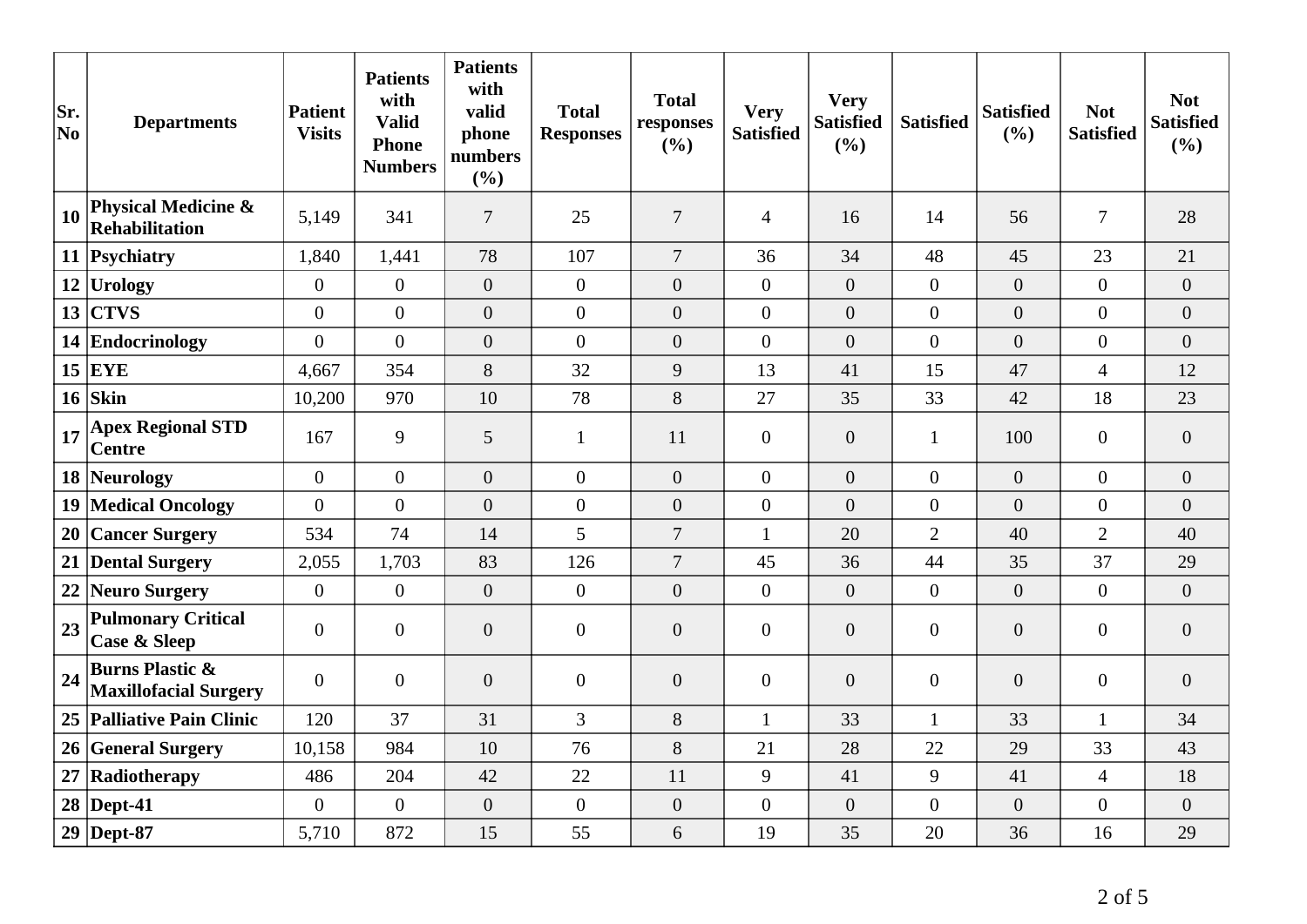| Sr.<br> No | <b>Departments</b> | <b>Patient</b><br><b>Visits</b> | <b>Patients</b><br>with<br><b>Valid</b><br><b>Phone</b><br><b>Numbers</b> | <b>Patients</b><br>with<br>valid<br>phone<br>numbers<br>(%) | <b>Total</b><br><b>Responses</b> | <b>Total</b><br>responses<br>(%) | <b>Very</b><br><b>Satisfied</b> | <b>Very</b><br><b>Satisfied</b><br>(%) | <b>Satisfied</b> | <b>Satisfied</b><br>(%) | <b>Not</b><br><b>Satisfied</b> | <b>Not</b><br><b>Satisfied</b><br>$(\%)$ |
|------------|--------------------|---------------------------------|---------------------------------------------------------------------------|-------------------------------------------------------------|----------------------------------|----------------------------------|---------------------------------|----------------------------------------|------------------|-------------------------|--------------------------------|------------------------------------------|
|            | $30$ Dept-88       | 7,333                           | 5,543                                                                     | 76                                                          | 532                              | 10                               | 167                             | 31                                     | 188              | 35                      | 177                            | 34                                       |
|            | $31$ Dept-39       | $\mathbf{0}$                    | $\overline{0}$                                                            | $\mathbf{0}$                                                | $\overline{0}$                   | $\overline{0}$                   | $\overline{0}$                  | $\mathbf{0}$                           | $\overline{0}$   | $\overline{0}$          | $\overline{0}$                 | $\overline{0}$                           |
|            | $32$ Dept-91       | $\overline{0}$                  | $\overline{0}$                                                            | $\overline{0}$                                              | $\overline{0}$                   | $\overline{0}$                   | $\overline{0}$                  | $\overline{0}$                         | $\overline{0}$   | $\boldsymbol{0}$        | $\overline{0}$                 | $\overline{0}$                           |
|            | 33   Dept-0        |                                 |                                                                           | 100                                                         | $\mathbf{0}$                     | $\overline{0}$                   | $\mathbf{0}$                    | $\boldsymbol{0}$                       | $\overline{0}$   | $\overline{0}$          | $\overline{0}$                 | $\overline{0}$                           |
|            | 34   Dept-60       | $\overline{0}$                  | $\overline{0}$                                                            | $\mathbf{0}$                                                | $\mathbf{0}$                     | $\boldsymbol{0}$                 | $\boldsymbol{0}$                | $\boldsymbol{0}$                       | $\overline{0}$   | $\boldsymbol{0}$        | $\overline{0}$                 | $\overline{0}$                           |
|            | $35$ Dept-89       | 18                              | 12                                                                        | 67                                                          | $\mathbf{0}$                     | $\overline{0}$                   | $\mathbf{0}$                    | $\overline{0}$                         | $\overline{0}$   | $\overline{0}$          | $\overline{0}$                 | $\overline{0}$                           |
|            | 36   Dept-46       | $\overline{0}$                  | $\overline{0}$                                                            | $\mathbf{0}$                                                | $\overline{0}$                   | $\overline{0}$                   | $\overline{0}$                  | $\overline{0}$                         | $\overline{0}$   | $\overline{0}$          | $\overline{0}$                 | $\overline{0}$                           |
|            | $37$ Dept-90       | $\overline{0}$                  | $\overline{0}$                                                            | $\theta$                                                    | $\mathbf{0}$                     | $\overline{0}$                   | $\mathbf{0}$                    | $\mathbf{0}$                           | $\overline{0}$   | $\overline{0}$          | $\overline{0}$                 | $\overline{0}$                           |
|            | 38 Dept-92         | $\boldsymbol{0}$                | $\overline{0}$                                                            | $\boldsymbol{0}$                                            | $\overline{0}$                   | $\boldsymbol{0}$                 | $\boldsymbol{0}$                | $\boldsymbol{0}$                       | $\overline{0}$   | $\boldsymbol{0}$        | $\boldsymbol{0}$               | $\overline{0}$                           |
|            | $39$ Dept-95       | $\mathbf{0}$                    | $\overline{0}$                                                            | $\mathbf{0}$                                                | $\mathbf{0}$                     | $\overline{0}$                   | $\boldsymbol{0}$                | $\boldsymbol{0}$                       | $\overline{0}$   | $\boldsymbol{0}$        | $\overline{0}$                 | $\boldsymbol{0}$                         |
|            | $40$ Dept-43       | $\mathbf{0}$                    | $\boldsymbol{0}$                                                          | $\overline{0}$                                              | $\mathbf{0}$                     | $\overline{0}$                   | $\boldsymbol{0}$                | $\overline{0}$                         | $\overline{0}$   | $\boldsymbol{0}$        | $\overline{0}$                 | $\overline{0}$                           |
|            | 41   Dept-31       | $\overline{0}$                  | $\overline{0}$                                                            | $\overline{0}$                                              | $\overline{0}$                   | $\overline{0}$                   | $\mathbf{0}$                    | $\overline{0}$                         | $\overline{0}$   | $\overline{0}$          | $\overline{0}$                 | $\overline{0}$                           |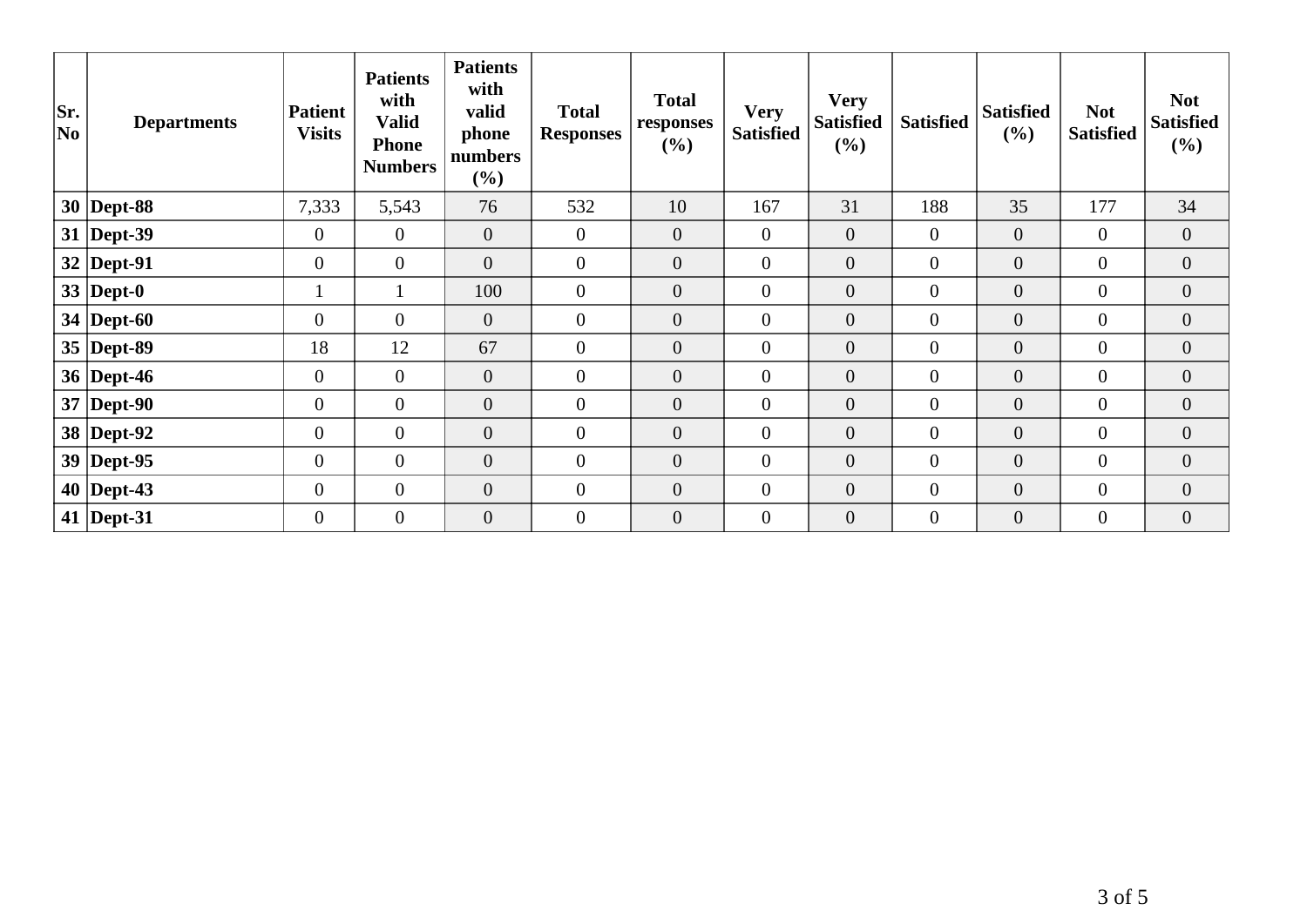## **2. Reasons for Dissatisfaction (Overall)**

| Sr.<br>$ N_{0} $ | <b>Departments</b>                                      | <b>Total</b><br>responses for<br>dissatisfaction | <b>Staff</b><br>behaviour | <b>Staff</b><br>behaviour<br>(%) | <b>Cleanliness</b> | <b>Cleanliness</b><br>(%) | Cost of<br>treatment | Cost of<br>treatment<br>(%) | Quality<br>of<br>treatment | Quality<br>of<br>treatment reasons<br>(%) | <b>Other</b>     | <b>Other</b><br>reasons<br>$(\%)$ |
|------------------|---------------------------------------------------------|--------------------------------------------------|---------------------------|----------------------------------|--------------------|---------------------------|----------------------|-----------------------------|----------------------------|-------------------------------------------|------------------|-----------------------------------|
| $\mathbf{0}$     | <b>Total</b>                                            | 340                                              | 149                       | 44                               | 46                 | 14                        | 54                   | 16                          | $\boldsymbol{0}$           | $\overline{0}$                            | 91               | 26                                |
| $\mathbf{1}$     | Cardiology                                              | $\overline{0}$                                   | $\overline{0}$            | $\overline{0}$                   | $\overline{0}$     | $\boldsymbol{0}$          | $\overline{0}$       | $\boldsymbol{0}$            | $\boldsymbol{0}$           | $\overline{0}$                            | $\overline{0}$   | $\boldsymbol{0}$                  |
| $\boldsymbol{2}$ | <b>Haematology</b>                                      | $\Omega$                                         | $\overline{0}$            | $\overline{0}$                   | $\overline{0}$     | $\overline{0}$            | $\overline{0}$       | $\overline{0}$              | $\overline{0}$             | $\overline{0}$                            | $\overline{0}$   | $\overline{0}$                    |
| 3 <sup>1</sup>   | <b>Medicine</b>                                         | 26                                               | 14                        | 54                               | $\overline{2}$     | $8\,$                     | 5                    | 19                          | $\boldsymbol{0}$           | $\overline{0}$                            | 5                | 19                                |
| 4                | <b>Nephrology</b>                                       | $\overline{0}$                                   | $\boldsymbol{0}$          | $\overline{0}$                   | $\overline{0}$     | $\theta$                  | $\overline{0}$       | $\overline{0}$              | $\boldsymbol{0}$           | $\overline{0}$                            | $\overline{0}$   | $\overline{0}$                    |
| 5                | <b>Obstetrics and</b><br><b>Gynaecology</b>             | 20                                               | 8                         | 40                               | $\overline{2}$     | 10                        | 3                    | 15                          | $\overline{0}$             | $\overline{0}$                            | $\overline{7}$   | 35                                |
| 6                | Orthopaedics                                            | $\overline{0}$                                   | $\overline{0}$            | $\overline{0}$                   | $\overline{0}$     | $\overline{0}$            | $\overline{0}$       | $\overline{0}$              | $\boldsymbol{0}$           | $\overline{0}$                            | $\overline{0}$   | $\overline{0}$                    |
| $\overline{7}$   | Otorhinolaryngology                                     | 8                                                | $\overline{2}$            | 25                               | $\mathbf{1}$       | 13                        |                      | 13                          | $\overline{0}$             | $\overline{0}$                            | $\overline{4}$   | 49                                |
| 8                | Paediatrics                                             | 6                                                | $\overline{2}$            | 33                               | $\overline{2}$     | 33                        | $\overline{2}$       | 34                          | $\boldsymbol{0}$           | $\overline{0}$                            | $\boldsymbol{0}$ | $\overline{0}$                    |
| 9                | <b>Paediatric Surgery</b>                               | $\overline{2}$                                   | $\boldsymbol{0}$          | $\overline{0}$                   | $\overline{0}$     | $\overline{0}$            | $\overline{0}$       | $\overline{0}$              | $\overline{0}$             | $\overline{0}$                            | $\overline{2}$   | 100                               |
| <b>10</b>        | <b>Physical Medicine &amp;</b><br><b>Rehabilitation</b> | 6                                                | 3                         | 50                               | $\mathbf{1}$       | 17                        | 1                    | 17                          | $\boldsymbol{0}$           | $\overline{0}$                            | $\mathbf{1}$     | 16                                |
|                  | 11 Psychiatry                                           | 20                                               | 8                         | 40                               | $\overline{4}$     | 20                        | $\mathbf{1}$         | 5                           | $\overline{0}$             | $\overline{0}$                            | $\overline{7}$   | 35                                |
|                  | $12$ Urology                                            | $\Omega$                                         | $\overline{0}$            | $\overline{0}$                   | $\overline{0}$     | $\overline{0}$            | $\overline{0}$       | $\overline{0}$              | $\overline{0}$             | $\overline{0}$                            | $\overline{0}$   | $\overline{0}$                    |
|                  | $13$ CTVS                                               | $\mathbf{0}$                                     | $\overline{0}$            | $\boldsymbol{0}$                 | $\overline{0}$     | $\overline{0}$            | $\overline{0}$       | $\overline{0}$              | $\overline{0}$             | $\overline{0}$                            | $\boldsymbol{0}$ | $\boldsymbol{0}$                  |
|                  | 14 Endocrinology                                        | $\overline{0}$                                   | $\overline{0}$            | $\overline{0}$                   | $\overline{0}$     | $\theta$                  | $\overline{0}$       | $\overline{0}$              | $\overline{0}$             | $\overline{0}$                            | $\boldsymbol{0}$ | $\overline{0}$                    |
|                  | $15$ EYE                                                | $\overline{4}$                                   | 1                         | 25                               | $\mathbf{1}$       | 25                        | 1                    | 25                          | $\overline{0}$             | $\overline{0}$                            | $\mathbf{1}$     | 25                                |
|                  | $16$ Skin                                               | 16                                               | $\overline{4}$            | 25                               | $\mathbf{1}$       | 6                         | 6                    | 38                          | $\overline{0}$             | $\overline{0}$                            | 5                | 31                                |
| 17               | <b>Apex Regional STD</b><br><b>Centre</b>               | $\theta$                                         | $\overline{0}$            | $\boldsymbol{0}$                 | $\overline{0}$     | $\boldsymbol{0}$          | $\overline{0}$       | $\boldsymbol{0}$            | $\overline{0}$             | $\overline{0}$                            | $\boldsymbol{0}$ | $\boldsymbol{0}$                  |
|                  | 18 Neurology                                            | $\overline{0}$                                   | $\overline{0}$            | $\boldsymbol{0}$                 | $\overline{0}$     | $\boldsymbol{0}$          | $\overline{0}$       | $\boldsymbol{0}$            | $\overline{0}$             | $\overline{0}$                            | $\boldsymbol{0}$ | $\boldsymbol{0}$                  |
|                  | <b>19 Medical Oncology</b>                              | $\overline{0}$                                   | $\boldsymbol{0}$          | $\boldsymbol{0}$                 | $\overline{0}$     | $\boldsymbol{0}$          | $\overline{0}$       | $\boldsymbol{0}$            | $\boldsymbol{0}$           | $\boldsymbol{0}$                          | $\boldsymbol{0}$ | $\boldsymbol{0}$                  |